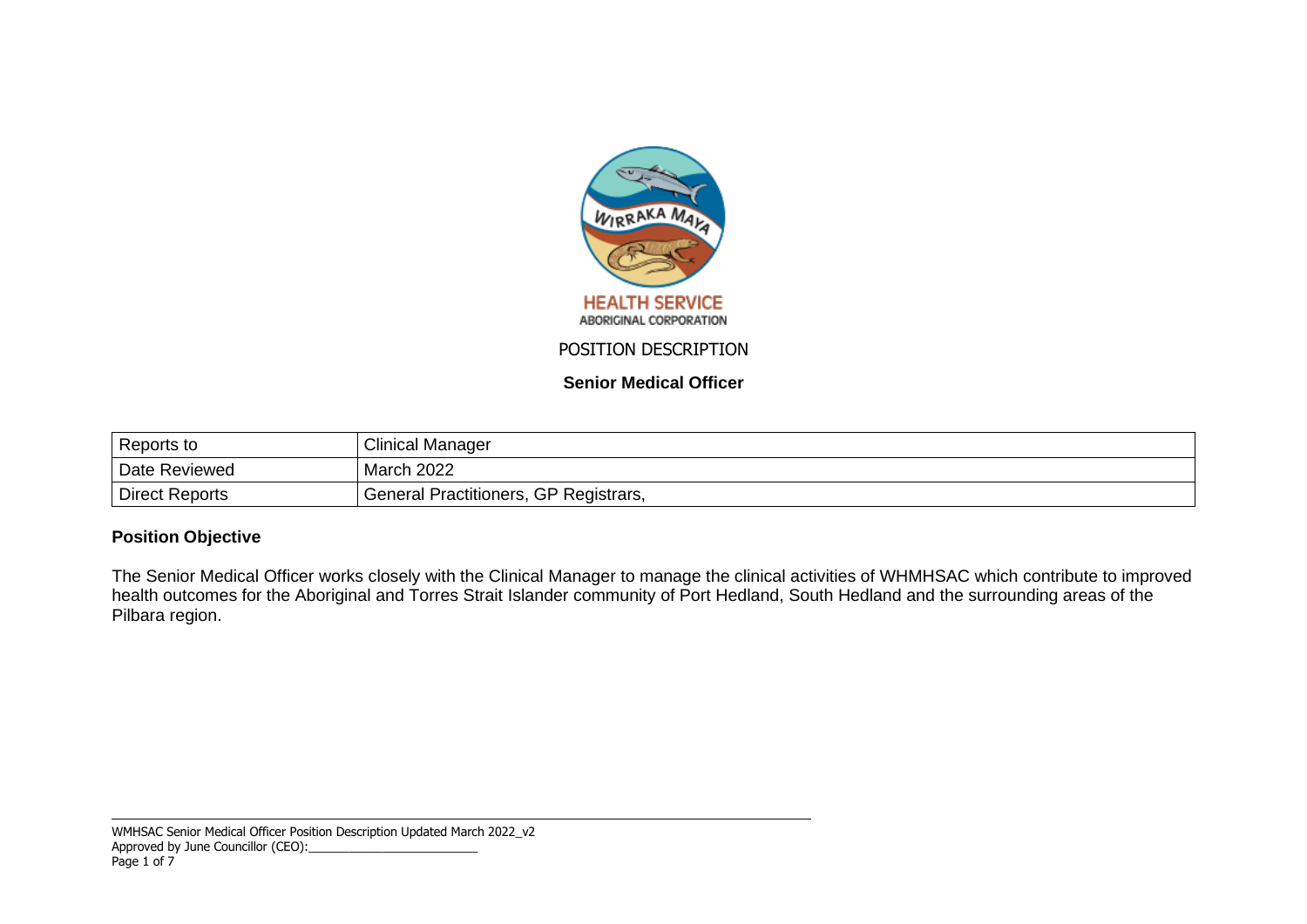# **1.** Position Responsibilities

| <b>Key Result Area</b><br>(KRA) | <b>Key Performance Indicators (KPI)</b>                                                                                                                                                                                                                                                                                                                                                                                                                                                                                                                                                                                                                                                                                                                                                                                                                                                                                                                                                                                                                                                                                                                                                                                                                                                                                            | <b>Measures</b>                                                                                                                                                                                                                                                                                                                                                                                                                                                                                                                                                                           |
|---------------------------------|------------------------------------------------------------------------------------------------------------------------------------------------------------------------------------------------------------------------------------------------------------------------------------------------------------------------------------------------------------------------------------------------------------------------------------------------------------------------------------------------------------------------------------------------------------------------------------------------------------------------------------------------------------------------------------------------------------------------------------------------------------------------------------------------------------------------------------------------------------------------------------------------------------------------------------------------------------------------------------------------------------------------------------------------------------------------------------------------------------------------------------------------------------------------------------------------------------------------------------------------------------------------------------------------------------------------------------|-------------------------------------------------------------------------------------------------------------------------------------------------------------------------------------------------------------------------------------------------------------------------------------------------------------------------------------------------------------------------------------------------------------------------------------------------------------------------------------------------------------------------------------------------------------------------------------------|
| Leadership                      | Work in collaboration with the Clinical Manager to motivate General<br>$\bullet$<br>Practitioners to provide a high level of service to clients and deliver<br>clinical targets in accordance with clinical standards, professional<br>practice and WMHSAC policies and procedures;<br>Work in collaboration with the Clinical Manager to effectively utilise<br>$\bullet$<br>the resources of the organisation and allocate work to the team<br>such clinical targets, clinical standards and professional practice;<br>Take a leadership role in facilitating effective and collaborative<br>$\bullet$<br>working relationships between the General Practitioners and staff;<br>Contribute to All of Service and Senior Management Team<br>$\bullet$<br>meetings which assist the delivery of vision and mission of<br><b>WMHSAC:</b><br>Monitor the WMHSAC Strategic & Action Plans and work towards<br>$\bullet$<br>the achievement of these plans with the Clinical Manager;<br>Monitor the performance of General Practitioners & General<br>$\bullet$<br>Practitioner Locum's to ensure work is performed in accordance<br>with performance standards, clinical standards, professional<br>practice and WMHSAC policies and procedures;<br>Ensure regular GP meetings are held as required and records of<br>meetings kept. | Achievement of clinical targets;<br>$\bullet$<br>Zero breaches of clinical standards,<br>professional practice and WMHSAC<br>policies and procedures;<br>Services are not disrupted due to staff<br>$\bullet$<br>shortages;<br>Nil substantiated breaches of<br>$\bullet$<br>organisational values and behaviours;<br>Measures in place to meet<br>$\bullet$<br>organisational strategic and action<br>plans;<br>GP's actively performance managed;<br>Contribution and attendance at All of<br>$\bullet$<br>Service and SMT meetings;<br>Evidence of regular communication with<br>team. |
| <b>Clinic Operations</b>        | In collaboration with the Clinical Manager, oversee the<br>management of the recall system, ensuring recalls are managed as<br>per accreditation standards;<br>In collaboration with Clinical Manager, ensure the use of the Patient<br>$\bullet$<br>Journey Card including conducting regular audits to ensure staff<br>compliance and early identification of areas for improvement.                                                                                                                                                                                                                                                                                                                                                                                                                                                                                                                                                                                                                                                                                                                                                                                                                                                                                                                                             | Recalls are managed as per clinical and<br>$\bullet$<br>accreditation standards;<br>Patient Journey Card used effectively.<br>٠                                                                                                                                                                                                                                                                                                                                                                                                                                                           |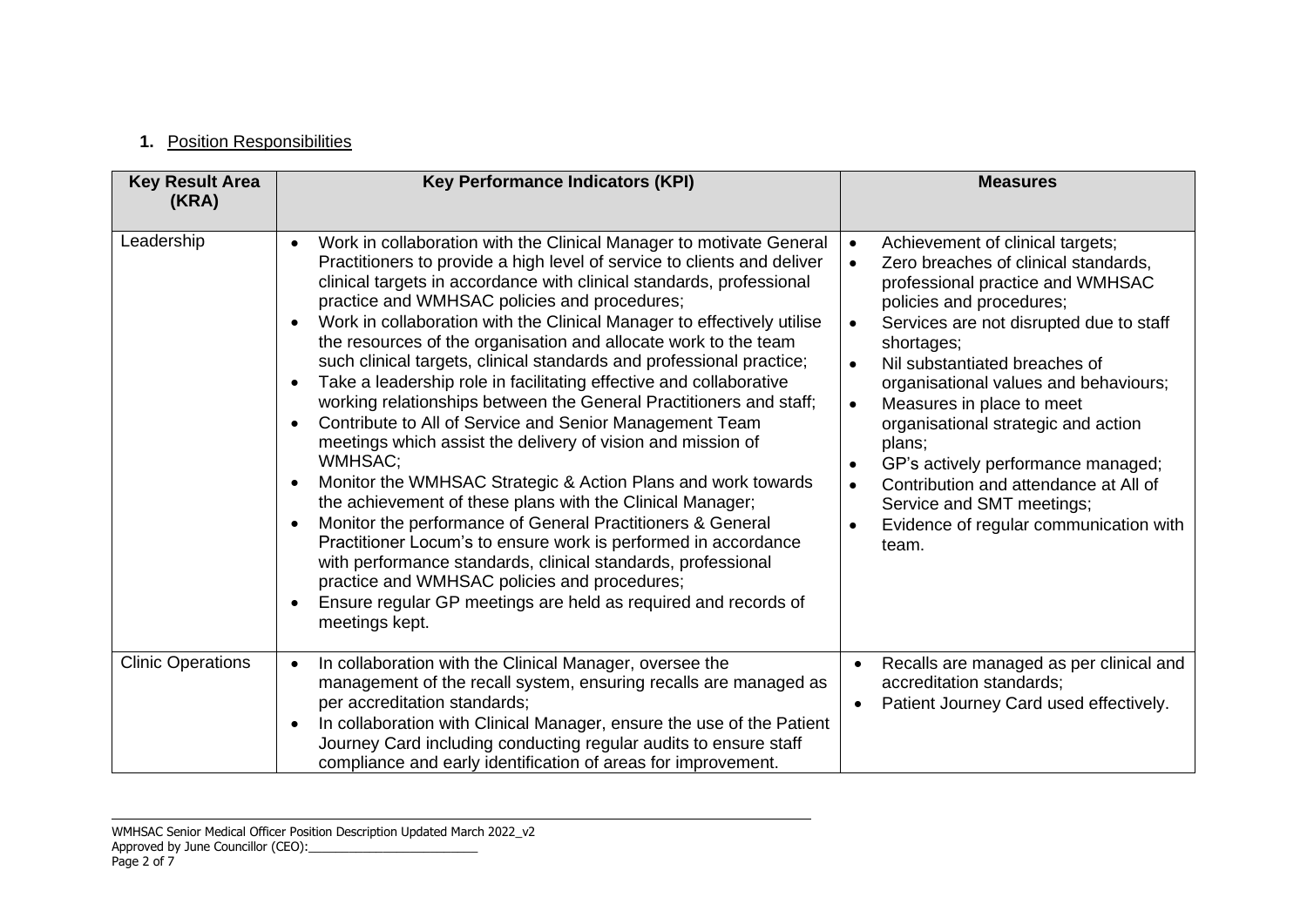| <b>Clinical Care</b>                                                              | Provide an excellent standard of clinical services in line with<br>$\bullet$<br>evidence based best practice standards which deliver the service<br>standards, and targets established by WMHSAC;<br>Provide education and health promotion to clients during<br>$\bullet$<br>consultations which meets clinical standards, professional practice<br>and WMHSAC Policies and Procedures;<br>Provide clients with a high level of care appropriate to their needs<br>and that includes health screening and early detection activities<br>such as health checks, care planning, mental health screening,<br>referral for screening activities, health promotion and opportunistic<br>activities such as education and advice on quit smoking and healthy<br>lifestyle activities are applied according to the standards of clinical<br>and professional practice established by WMHSAC;<br>In collaboration with Clinic Manager, ensure all national key<br>performance indicators are met;<br>Ensure all clinical services are fully and correctly claimed under the<br>Medicare system;<br>Ensure that all care and follow-up care is documented in a timely<br>manner, consistent with organisation policies and such that a<br>current history and patient summary can be quickly accessed at<br>any time;<br>Utilise case management as a tool in facilitating improved client<br>care for clients with complex health needs in accordance with<br>clinical standards, professional practice and policies and<br>procedures of WMHSAC;<br>Provide support in the NDIS application process. | Service standards and targets are<br>achieved or exceeded;<br>Evidence of education and health<br>promotion to clients during<br>consultations;<br>Evidence of screening and care<br>$\bullet$<br>services achieve clinical standards and<br>targets;<br>Full and accurate claim of Medicare<br>services:<br>Client follow up procedures are in place,<br>$\bullet$<br>documented and up to date.<br>NDIS applications are signed as<br>required;<br>NKPI's are met. |
|-----------------------------------------------------------------------------------|------------------------------------------------------------------------------------------------------------------------------------------------------------------------------------------------------------------------------------------------------------------------------------------------------------------------------------------------------------------------------------------------------------------------------------------------------------------------------------------------------------------------------------------------------------------------------------------------------------------------------------------------------------------------------------------------------------------------------------------------------------------------------------------------------------------------------------------------------------------------------------------------------------------------------------------------------------------------------------------------------------------------------------------------------------------------------------------------------------------------------------------------------------------------------------------------------------------------------------------------------------------------------------------------------------------------------------------------------------------------------------------------------------------------------------------------------------------------------------------------------------------------------------------------------------------------------------------------|----------------------------------------------------------------------------------------------------------------------------------------------------------------------------------------------------------------------------------------------------------------------------------------------------------------------------------------------------------------------------------------------------------------------------------------------------------------------|
| Clinical<br>Governance,<br>Compliance and<br><b>Continuous Quality</b><br>Control | Participate in the Clinical Governance group, meetings and<br>$\bullet$<br>activities and assist the Clinical Manager to achieve clinical<br>governance compliance;<br>Assist the Clinical Manager in managing compliance with the<br>$\bullet$<br>policies of the health service;<br>Promote continual quality improvement in the service;<br>$\bullet$                                                                                                                                                                                                                                                                                                                                                                                                                                                                                                                                                                                                                                                                                                                                                                                                                                                                                                                                                                                                                                                                                                                                                                                                                                       | Attendance at Clinical Governance<br>$\bullet$<br>meetings;<br>Nil breaches of policies and procedures;<br>Nil breaches of infection control<br>standards and processes;<br>Evidence of CQI promotion;<br>Achievement of AGPAL and QIC<br>accreditation standards;                                                                                                                                                                                                   |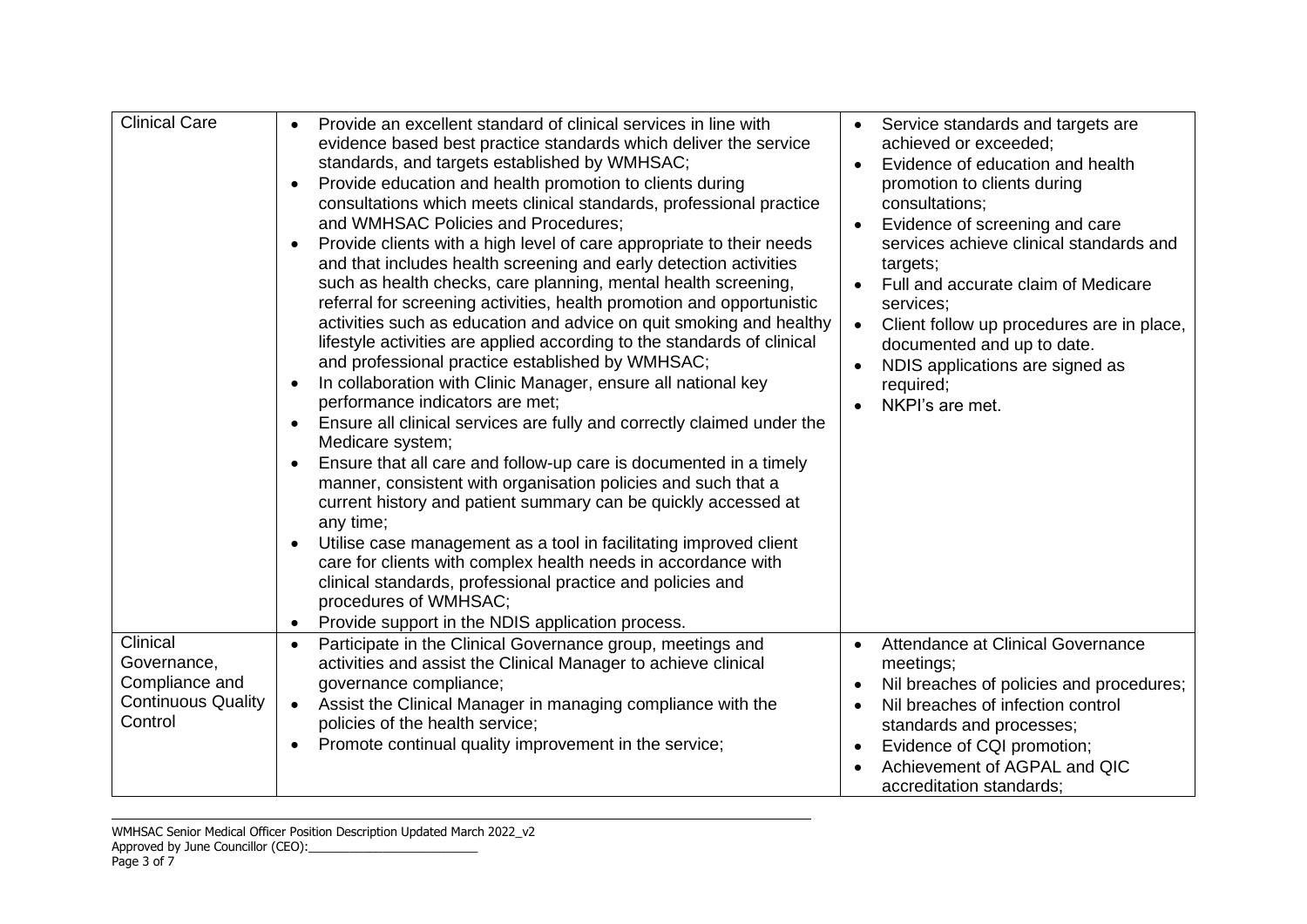|  | Support the Clinical Manager to ensure all standards are<br>maintained consistent with AGPAL and QIC accreditation standards<br>as applicable to the service;<br>Ensure that the recall processes are in place and delegate to staff<br>including General Practitioners accordingly;<br>Work in collaboration with the Clinical Manager to develop a<br>$\bullet$<br>strategy for the delivery of primary health services that are<br>measurable and that incorporate principles of continuous quality<br>improvement such as client flow, referral and follow-up services;<br>strategies for health promotion, early detection and preventative<br>activities as relevant to the client population; monitoring and<br>evaluation of health outcomes and identification of opportunities for<br>quality improvement;<br>Work in collaboration with the Clinical Manager to ensure<br>$\bullet$<br>implementation systems are in place to identify opportunities for<br>quality improvements such as client record audits, competency<br>skills training and checks, and infection and cold chain audits and<br>monitor KPI's to deliver, evaluate and report on tangible<br>improvements in health outcomes;<br>Provide leadership and assist the Clinical Manager to facilitate the<br>$\bullet$<br>development, review and amendment of policies and procedures<br>relevant to client care and clinical practice which meets best<br>practice standards in accordance with organisation process;<br>Assist with identifying risks and collaborate with other managers on<br>risk management strategies which eliminate or reduce risks in<br>clinical care;<br>Assist with identifying barriers that may prevent the delivery of best<br>practice standards in care and collaborate with managers and staff<br>in developing strategies to overcome barriers, such as skills<br>shortage, infrastructure and resource needs, training and<br>educational needs and other workforce needs;<br>Ensure referral pathways are in place for clients to internal and<br>$\bullet$<br>external providers; | Recall systems in place;<br>Primary health care strategy in place;<br>$\bullet$<br>Processes in place to evaluate existing<br>systems and recommend quality<br>improvements;<br>Clinical policies reviewed;<br>Evidence of risk management strategies<br>implemented;<br>Referral pathways in place.<br>Contribute to and develop research and<br>funding proposals. |
|--|------------------------------------------------------------------------------------------------------------------------------------------------------------------------------------------------------------------------------------------------------------------------------------------------------------------------------------------------------------------------------------------------------------------------------------------------------------------------------------------------------------------------------------------------------------------------------------------------------------------------------------------------------------------------------------------------------------------------------------------------------------------------------------------------------------------------------------------------------------------------------------------------------------------------------------------------------------------------------------------------------------------------------------------------------------------------------------------------------------------------------------------------------------------------------------------------------------------------------------------------------------------------------------------------------------------------------------------------------------------------------------------------------------------------------------------------------------------------------------------------------------------------------------------------------------------------------------------------------------------------------------------------------------------------------------------------------------------------------------------------------------------------------------------------------------------------------------------------------------------------------------------------------------------------------------------------------------------------------------------------------------------------------------------------------------------------------------------------------|----------------------------------------------------------------------------------------------------------------------------------------------------------------------------------------------------------------------------------------------------------------------------------------------------------------------------------------------------------------------|
|--|------------------------------------------------------------------------------------------------------------------------------------------------------------------------------------------------------------------------------------------------------------------------------------------------------------------------------------------------------------------------------------------------------------------------------------------------------------------------------------------------------------------------------------------------------------------------------------------------------------------------------------------------------------------------------------------------------------------------------------------------------------------------------------------------------------------------------------------------------------------------------------------------------------------------------------------------------------------------------------------------------------------------------------------------------------------------------------------------------------------------------------------------------------------------------------------------------------------------------------------------------------------------------------------------------------------------------------------------------------------------------------------------------------------------------------------------------------------------------------------------------------------------------------------------------------------------------------------------------------------------------------------------------------------------------------------------------------------------------------------------------------------------------------------------------------------------------------------------------------------------------------------------------------------------------------------------------------------------------------------------------------------------------------------------------------------------------------------------------|----------------------------------------------------------------------------------------------------------------------------------------------------------------------------------------------------------------------------------------------------------------------------------------------------------------------------------------------------------------------|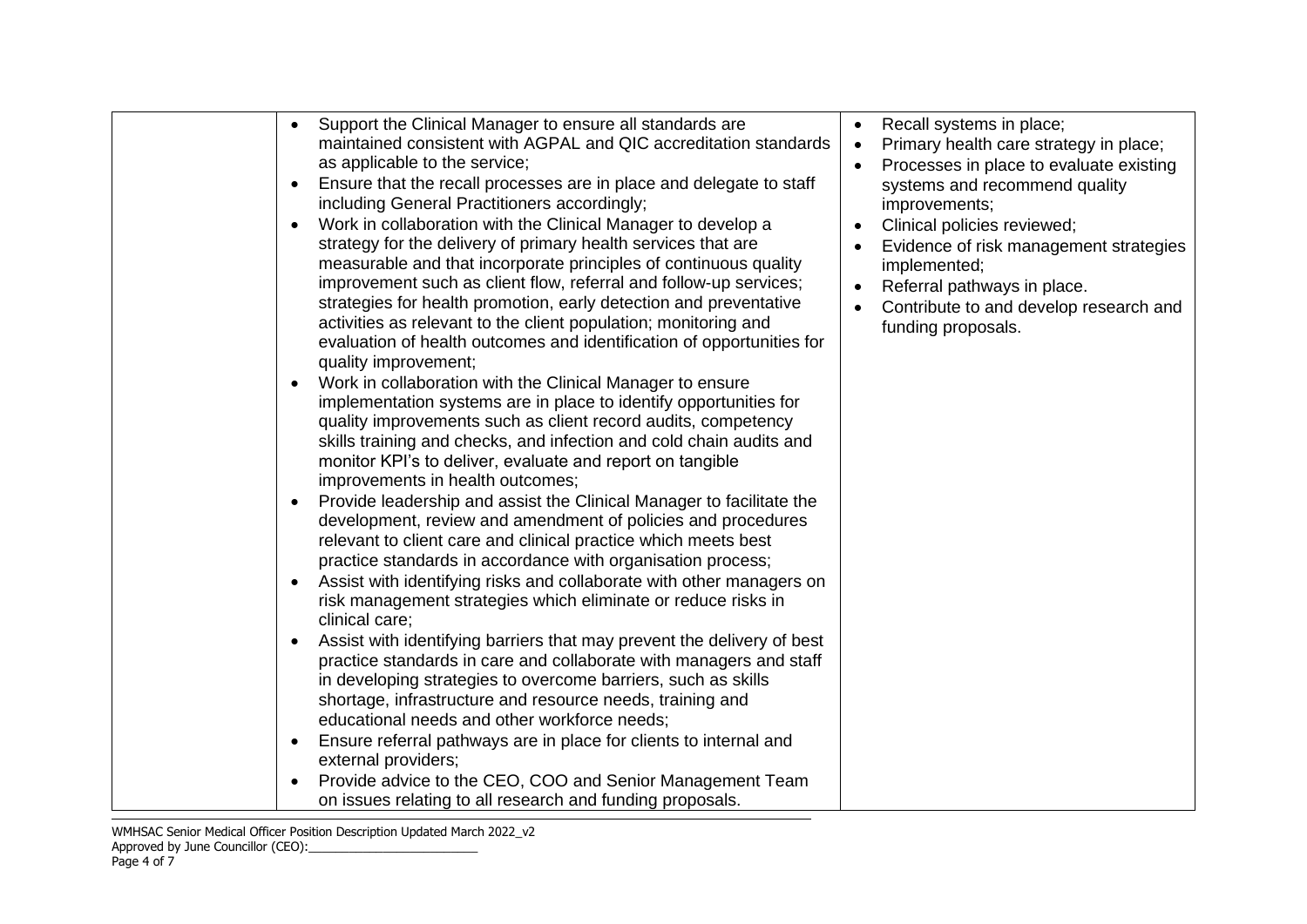| Metrics &<br>Reporting   | As required, provide support to the Clinic Manager to prepare and<br>submit reports in a timely manner in accordance with WMHSAC<br>compliance register.                                                                                                                                                                                                                                                                                                                                                                                                                                                                           | Evidence of support provided;<br>$\bullet$<br>Reports submitted accurately and to<br>required deadlines.                                                                                                                                                                                                                                                                           |
|--------------------------|------------------------------------------------------------------------------------------------------------------------------------------------------------------------------------------------------------------------------------------------------------------------------------------------------------------------------------------------------------------------------------------------------------------------------------------------------------------------------------------------------------------------------------------------------------------------------------------------------------------------------------|------------------------------------------------------------------------------------------------------------------------------------------------------------------------------------------------------------------------------------------------------------------------------------------------------------------------------------------------------------------------------------|
| Medicare                 | Work in collaboration with the Clinical Manager to demonstrate the<br>$\bullet$<br>importance of effective and efficient Medicare billing in the context<br>of a not for profit primary health care facility;<br>Work in collaboration with the Clinical Manager to develop an<br>appropriate strategy for optimising Medicare revenue;<br>Work in collaboration with the Clinical Manager to set performance<br>targets for clinical staff as it relates to Medicare billing and manage<br>performance according to targets;<br>Monitoring GP billing and GP outgoings;<br>Ensure Medicare billing KPI's set for GP's as required | Medicare billing meets or exceeds<br>$\bullet$<br>targets and complies with Medicare<br>guidelines;<br>Nil breaches of Medicare billing<br>guidelines;<br>Regular education provided to staff on<br>$\bullet$<br>Medicare billing;<br>No under billing of services delivered by<br>clinical staff;<br>Medicare billing is completed in a timely<br>manner according to guidelines. |
| Infection control        | In collaboration with the Clinical Manager, ensure that the NHMRC<br>Guidelines on Infection Control in Healthcare are implemented and<br>that organisational policies reflect clinical standards and<br>professional practice guidelines at all times;<br>In collaboration with the Clinical Manager, ensure compliance with<br>infection control policies and procedures;<br>In collaboration with the Clinical Manager, undertake formal and<br>informal opportunities to educate staff on the principles, policies<br>and procedures of infection control.                                                                     | NHMRC guidelines on infection control<br>$\bullet$<br>in place;<br>Zero breaches of infection control<br>guidelines.                                                                                                                                                                                                                                                               |
| Integrity of<br>vaccines | Work in collaboration with the Clinical Manager to ensure the<br>management of vaccines and ensure all vaccines have been stored<br>in the correct manner to maintain their integrity prior to being<br>administered to a client, consistent with the NHMRC Strive for 5<br>Guidelines.                                                                                                                                                                                                                                                                                                                                            | All vaccines stored according to Strive<br>$\bullet$<br>for 5 guidelines;<br>Zero breaches of Strive for 5 guidelines.                                                                                                                                                                                                                                                             |
| Health and Safety        | Ensures compliance with health and safety policies and procedures<br>which reduces risk, employee incidents and injuries;<br>Demonstrate an understanding of OH&S legislation at the level<br>expected of a Senior Medical Officer.                                                                                                                                                                                                                                                                                                                                                                                                | No breaches of health and safety<br>$\bullet$<br>Policies and procedures.                                                                                                                                                                                                                                                                                                          |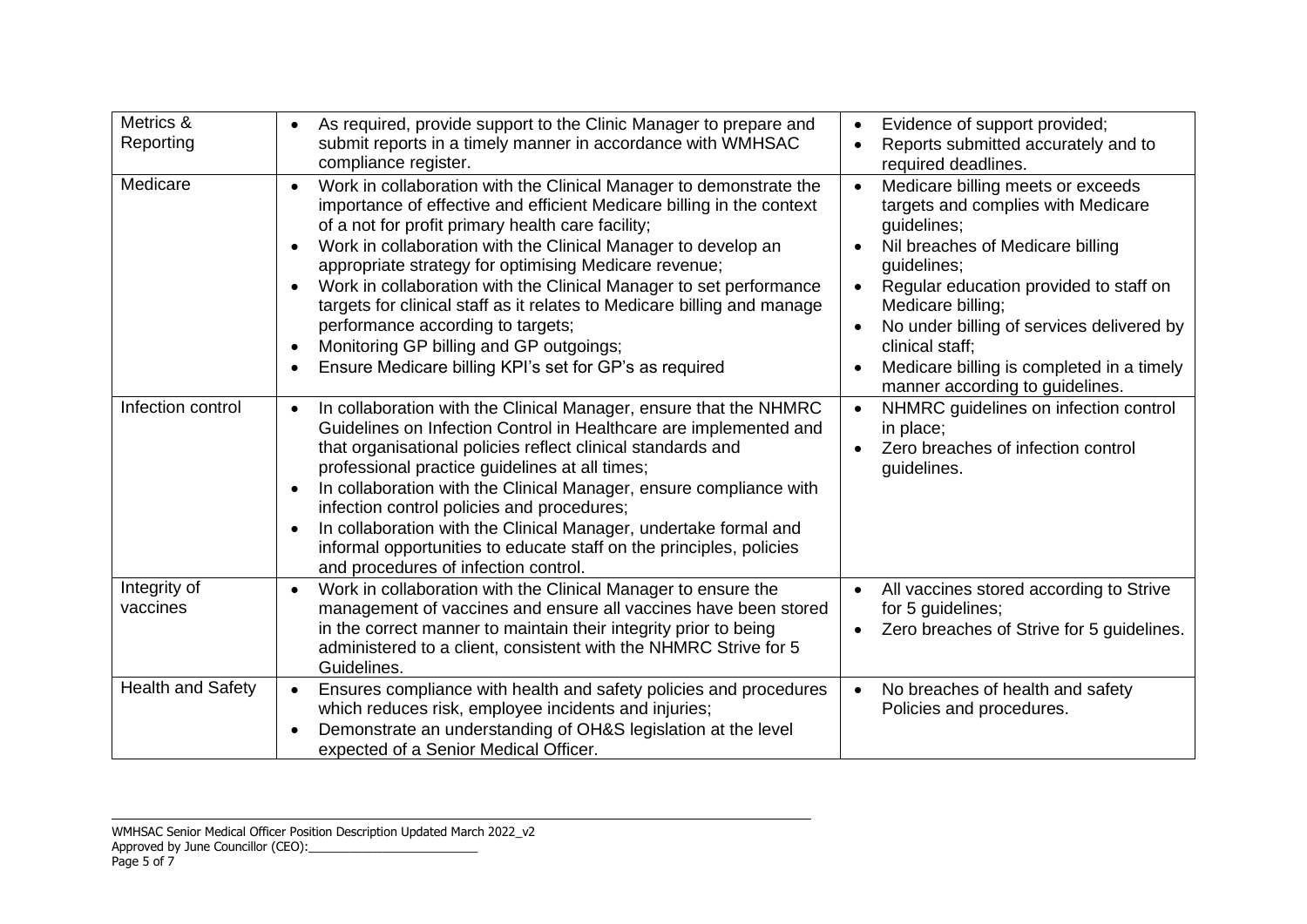| Commitment to<br>Values and<br><b>Behaviours</b> | Respect: We treat everyone with courtesy and have regard for their<br>dignity;<br>Integrity: We always act with honesty and are accountable for our<br>actions.<br>Leadership: We display and model positive influence towards<br>others.<br>Innovation: We encourage new and better ways of doing things.<br>Customer Focus: Our Stakeholders are at the core of everything we<br>do.<br>Teamwork: We develop relationships which enable us to help one<br>another | Nil negative feedback regarding failure<br>to demonstrate values.                                                                                       |
|--------------------------------------------------|---------------------------------------------------------------------------------------------------------------------------------------------------------------------------------------------------------------------------------------------------------------------------------------------------------------------------------------------------------------------------------------------------------------------------------------------------------------------|---------------------------------------------------------------------------------------------------------------------------------------------------------|
| <b>Pandemic Duties</b>                           | Work with the Senior Management Team as required;<br>Assist the Clinical Manager with Clinical COVID activities including<br>vaccines and testing;<br>Assist the Clinical Manager to ensure all staff are adequately<br>trained as per pandemic plan.                                                                                                                                                                                                               | Evidence of collaboration with Senior<br>Management Team;<br>COVID operations are run efficiently<br>and effectively;<br>Training provided as required. |
| <b>Other Duties</b>                              | Other duties as requested by the Chief Executive Officer.                                                                                                                                                                                                                                                                                                                                                                                                           | Other duties are completed as<br>requested and to deadlines.                                                                                            |

### **Work Related Requirements/Selection Criteria:**

### **Essential**

- Specialist Registration as a General Practitioner with the Australian Health Practitioner Regulation Agency (AHPRA);
- FRACGP or equivalent suitable experience and training;
- Minimum of 2 years post graduate practitioner experience;
- Experience in primary health care;
- Experience in managing a team of General Practitioners;
- Strong interest in indigenous health and chronic disease management;
- Excellent verbal and written communication skills;
- Ability to network with a board range of government and non-government organisations;
- Valid National Police Clearance;
- Valid WA Working with Children Check Card.